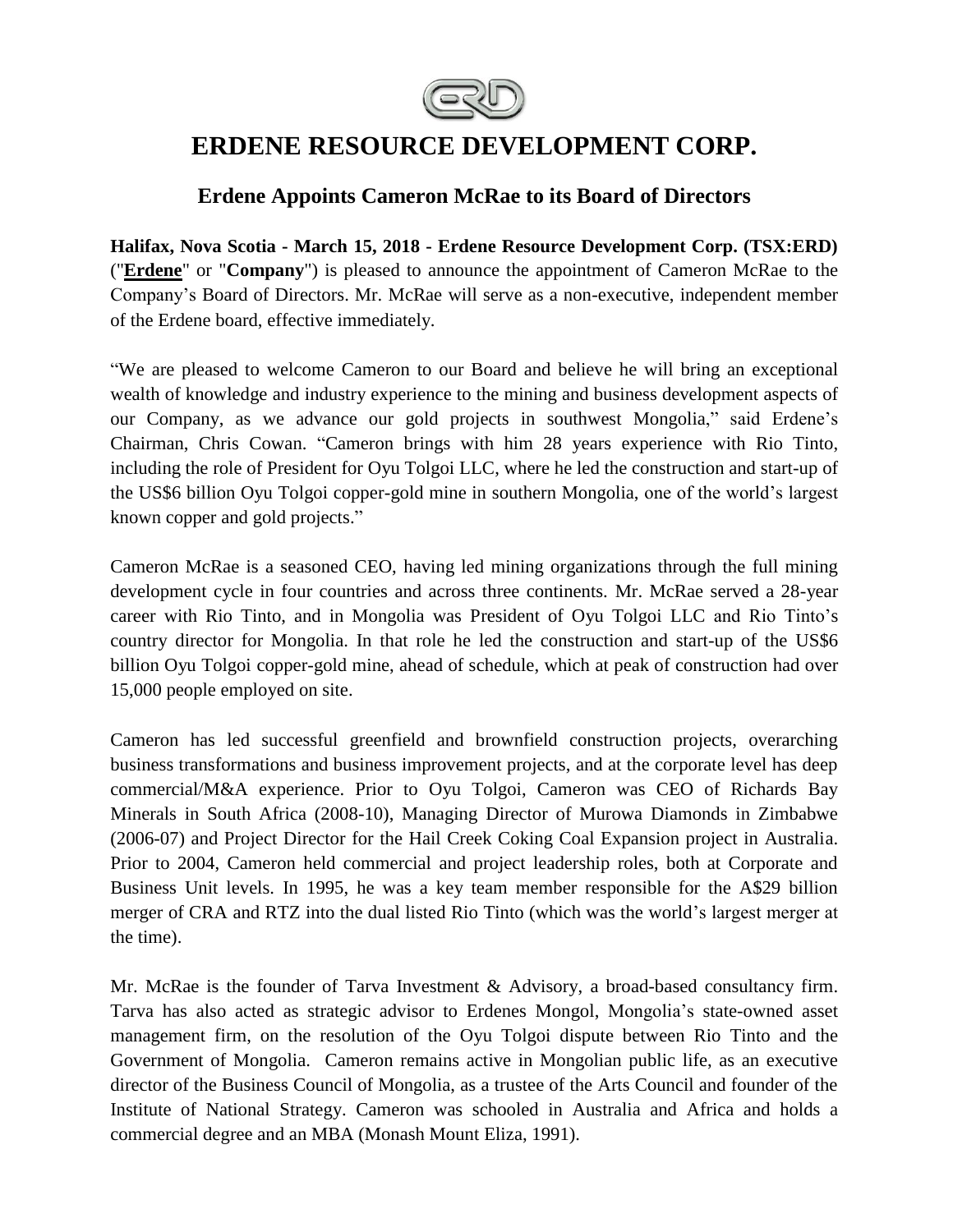#### **ABOUT ERDENE**

Erdene Resource Development Corp. is a Canada-based resource company focused on the acquisition, exploration, and development of base and precious metals in underexplored and highly prospective Mongolia. The Company has interests in five exploration licenses and a mining license in southwest Mongolia, where exploration success has led to the discovery and definition of several prospects and deposits including: Bayan Khundii – the Company's flagship and newly discovered, high-grade, near-surface gold project; Altan Nar – an extensive, highgrade, near-surface, gold-polymetallic project located 16 kilometres northwest of Bayan Khundii that the Company is actively advancing; Altan Arrow – an early-stage, high-grade gold-silver project 3.5 kilometres north of Bayan Khundii; Ulaan – a recently acquired copper-gold porphyry prospect adjacent to Bayan Khundii; Khuvyn Khar – an early-stage, copper-silver porphyry project with multiple drill targets and significant copper intersections; Nomin Tal – a narrow, high-grade copper-gold discovery; and Zuun Mod – a large molybdenum-copper porphyry deposit. In addition to the above properties, the Company has an Alliance with Teck Resources Limited on regional copper-gold exploration in the prospective Trans Altai region of southwest Mongolia. The Bayan Khundii license has a 2% net smelter returns royalty ("NSR Royalty") in favour of Sandstorm Gold Ltd. with a buy-back option to reduce the NSR Royalty to 1%. For further information on the Company, please visit www.erdene.com. Erdene has 146,400,586 issued and outstanding common shares and a fully diluted position of 156,792,160 common shares.

## **FORWARD-LOOKING STATEMENTS**

Certain information regarding Erdene contained herein may constitute forward-looking statements within the meaning of applicable securities laws. Forward-looking statements may include estimates, plans, expectations, opinions, forecasts, projections, guidance or other statements that are not statements of fact. Although Erdene believes that the expectations reflected in such forward-looking statements are reasonable, it can give no assurance that such expectations will prove to have been correct. Erdene cautions that actual performance will be affected by many factors, most of which are beyond its control, and that future events and results may vary substantially from what Erdene currently foresees. Factors that could cause actual results to differ materially from those in forward-looking statements include market prices, exploitation and exploration results, continued availability of capital and financing and general economic, market or business conditions. The forward-looking statements are expressly qualified in their entirety by this cautionary statement. The information contained herein is stated as of the current date and is subject to change after that date. The Company does not assume the obligation to revise or update these forward-looking statements, except as may be required under applicable securities laws.

## **ERDENE CONTACT INFORMATION**

Peter C. Akerley, President and CEO